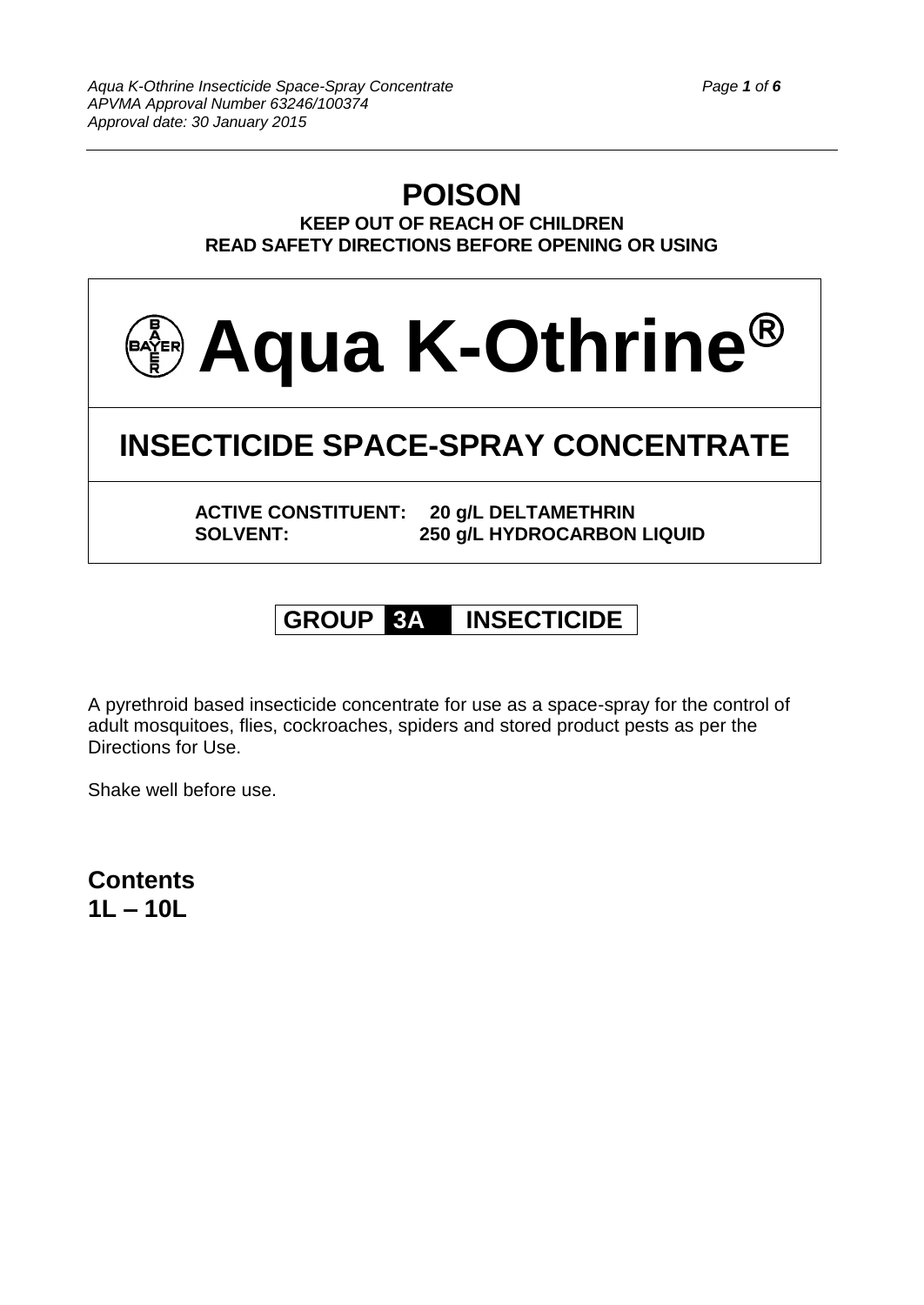## **DIRECTIONS FOR USE**

## **SPRAY DRIFT RESTRAINTS (FOR OUTDOOR USE)**

Users of this product **MUST make an accurate written record** of the details of each spray application within 24 hours following application and **KEEP** this record for a minimum of 2 years. The spray application details that must be recorded are: **1** date and start and finish times of application; **2** location address and areas sprayed; **3** full name of this product; **4** amount used per hectare and number of hectares applied to; **5** situation and pest; **6** wind speed and direction during application; **7** air temperature; **8** nozzle brand, model and type and spray system pressure measured during application; **9** name and address of person applying this product. (Additional record details may be required by the State or Territory where this product is used).

| <b>SITUATION</b>                                                                                                                                                                                                                                                                                                          | <b>PEST</b>                                                                          | <b>RATE</b>                                                                  | <b>CRITICAL COMMENTS</b>                                                                                                                                                                                                                                                                                   |
|---------------------------------------------------------------------------------------------------------------------------------------------------------------------------------------------------------------------------------------------------------------------------------------------------------------------------|--------------------------------------------------------------------------------------|------------------------------------------------------------------------------|------------------------------------------------------------------------------------------------------------------------------------------------------------------------------------------------------------------------------------------------------------------------------------------------------------|
| Outdoor and indoor<br>situations where flies<br>and/or mosquitoes are<br>a problem (including<br>but not limited to<br>abbatoirs, refuse tips,<br>picnic areas, sports<br>grounds, recreation<br>areas, factories,<br>industrial buildings,<br>domestic residences<br>and areas associated<br>with animal<br>production). | <b>Adult flies</b><br>and<br>mosquitoes                                              | <b>Outdoors</b><br>50 mL/ha<br><b>Indoors</b><br>2.5 mL/ 1000 m <sup>3</sup> | Dilute with a suitable<br>volume of water (further<br>details provided in the<br>table below) and apply<br>using equipment capable<br>of generating a mist or<br>thermal or cold fog.<br>Avoid application outdoors<br>if wind speed is in excess<br>of 10 km/h as spray will be<br>dispersed too quickly. |
| Domestic, commercial,<br>industrial and public<br>buildings, including<br>food processing<br>establishments, shops,<br>factories, farm<br>buildings, warehouses,<br>ships, offices, schools,<br>storerooms, hospitals,<br>barracks, private<br>houses                                                                     | Spiders,<br>American<br>and German<br>cockroaches,<br><b>Stored</b><br>product pests | <b>Indoors</b><br>2.5 mL/ 1000 m <sup>3</sup>                                | Dilute with a suitable<br>volume of water (further<br>details provided in the<br>table below) and apply<br>using equipment capable<br>of generating a mist or<br>thermal or cold fog.                                                                                                                      |

**NOT TO BE USED FOR ANY PURPOSE, OR IN ANY MANNER, CONTRARY TO THIS LABEL UNLESS AUTHORISED UNDER APPROPRIATE LEGISLATION.**

**NO WITHHOLDING PERIOD IS REQUIRED WHEN USED AS DIRECTED BUT THIS PRODUCT SHOULD NOT BE APPLIED OVER WATER INTENDED FOR HUMAN CONSUMPTION.**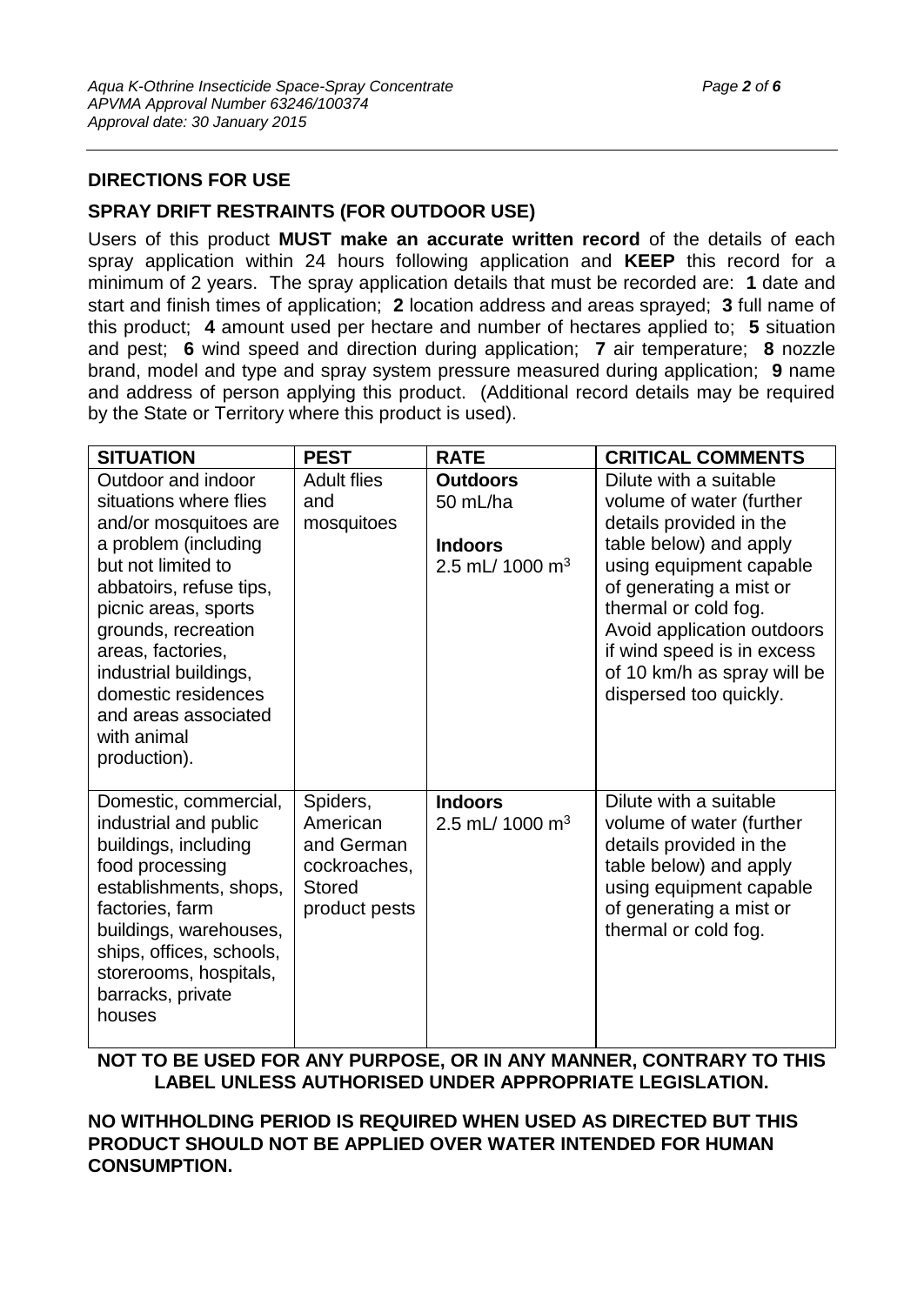## **GENERAL INSTRUCTIONS**

Aqua K-Othrine is a water-based space spray concentrate (oil in water emulsion) specifically designed for dilution in water ONLY, which can be applied by ultra low volume (ULV; vehicle mounted application techniques), thermal fogging or misting machines.

Aqua K-Othrine incorporates anti-evaporant Film Forming Aqueous Suspension Technology (FFAST); which allows dilution with water yet spray droplet size is maintained as if diluted in oil.

#### **Mixing**

Dilute Aqua K-Othrine with the suitable volume of water according to the equipment manufacturer's recommendations for the output rates required. As standard practice, application equipment should be calibrated to determine output rates and actual volumes required in order to reach the target application rates of product referred to in the directions for use above.

As a guide only, some dilution and application rates are provided in the table below. Prepare only the amount required for immediate usage. DO NOT store diluted material.

| <b>APPLICATION</b><br><b>METHOD</b> | <b>SITUATION</b> | <b>DILUTION RATE</b>    | <b>APPLICATION RATE</b><br>OF DILUTION |
|-------------------------------------|------------------|-------------------------|----------------------------------------|
| <b>ULV (Cold</b><br>fogging)        | <b>Indoors</b>   | $2.5$ mL $+50$ mL water | 50 mL / 1000 m <sup>3</sup>            |
|                                     | <b>Outdoors</b>  | 50 mL + 450 mL water    | 500 mL / ha                            |
|                                     |                  | (dilution ratio 1:9)    |                                        |
| Thermal                             | <b>Indoors</b>   | 2.5 mL / 500 mL water   | $100 - 200$ mL / house                 |
| Fogging                             |                  |                         | or                                     |
|                                     |                  |                         | 500 mL / 1000 m <sup>3</sup>           |
|                                     | <b>Outdoors</b>  | 50 mL + 4950 mL water   | 5 L / ha                               |
|                                     |                  | (dilution ratio 1:99)   |                                        |

#### **Equipment**

Apply by means of appropriate specialist equipment capable of producing and distributing droplets of a volume mean diameter (VMD) value below 50 microns. This equipment may be thermal fogging equipment, cold aerosol generating ULV equipment and hand-held or knapsack sprayers which are designed for space spraying.

Note that generally speaking motorised knapsack/backpack sprayers or mist blowers produce a mist with a droplet size spectrum of 0 to 200 μm with Volume Median Diameters greater than 50 μm. These larger droplets are less efficient for flying insect control.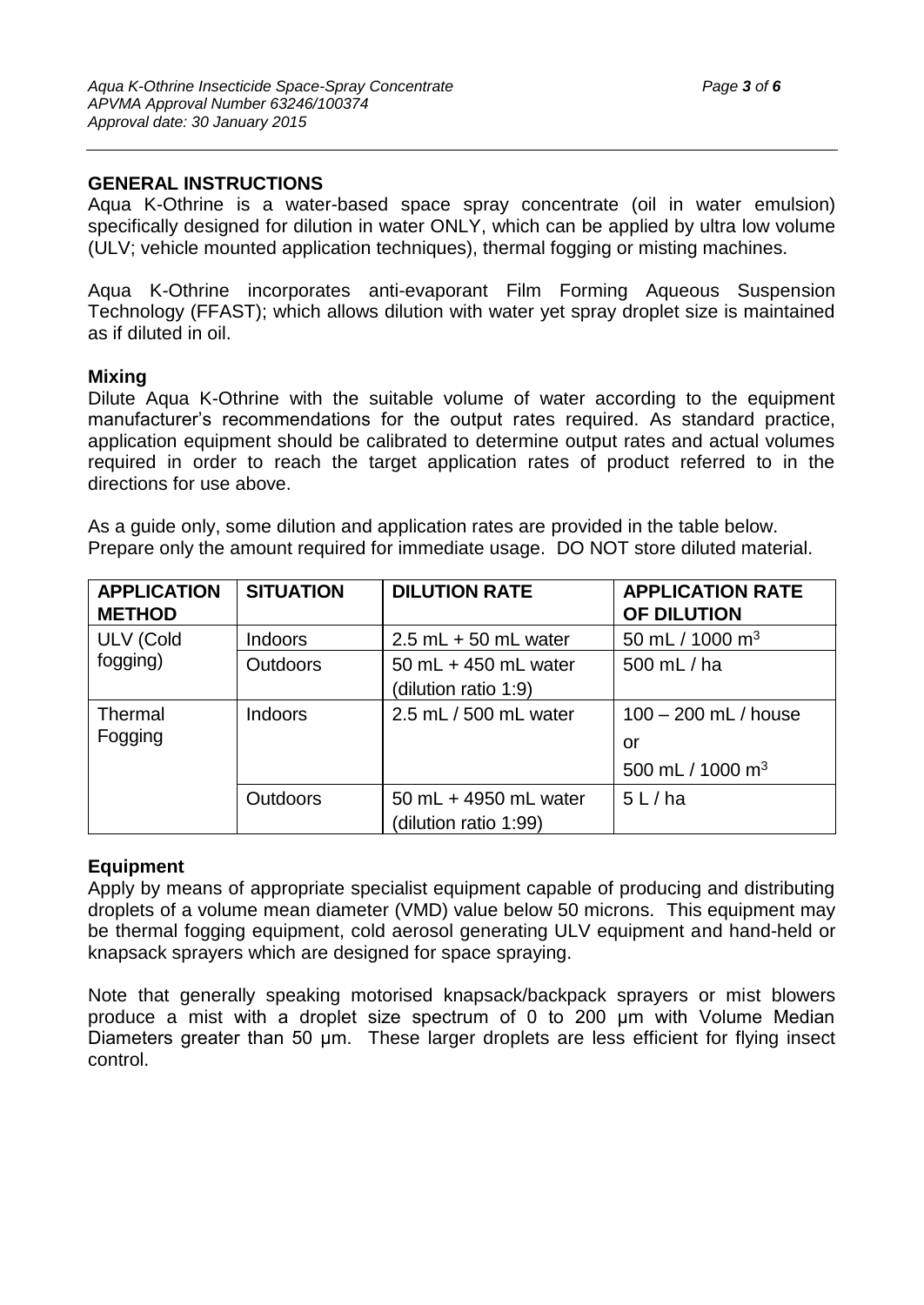## **Application timing**

Fly and mosquito control campaigns should begin early in the breeding season. Spray rounds should initially be every other day for 7 to 10 days to kill newly emerging adults and then a maintenance phase of weekly sprays may be used. Application should be timed correctly to achieve optimum results; for fly control; application should take place in the morning when flies are at ground level and have not had a chance to disperse. Application should be targeted to resting and breeding areas.

For mosquito control the optimum application time is generally in the evening when most species are active however the peak activity time should be identified to optimise effect against the particular target species.

For optimum results when applying indoors close windows and doors before application and do not open for at least 30 minutes after treatment.

#### **PRECAUTIONS**

DO NOT apply in areas where food is prepared or eaten or where spray may come into direct contact with food.

**Before use**, remove or cover all exposed foodstuffs. Cover all dishes and utensils and other food preparation equipment.

**After use**, thoroughly ventilate treated area. Clean up thoroughly before processing/serving resumes.

Fish bowls/aquaria should be removed or covered during indoor treatment.

#### **Re-entry**

DO NOT allow re-entry into treated areas for 4 hours after use in enclosed spaces, unless wearing chemical resistant gloves, goggles and respirator. Clothing must be laundered after each day's use. It is recommended that appropriate signage is utilised or adequate communication takes place with on-site staff and/or bystanders to ensure that these periods are adhered to.

#### **INSECTICIDE RESISTANCE WARNING GROUP 3A INSECTICIDE**

For insecticide resistance management, Aqua K-Othrine is a Group 3A insecticide. Some naturally occurring insect biotypes resistant to Aqua K-Othrine and other Group 3A insecticides may exist through normal genetic variability in any insect population. The resistant individuals can eventually dominate the insect population if Aqua K-Othrine or other Group 3A insecticides are used repeatedly. The effectiveness of Aqua K-Othrine on resistant individuals could be significantly reduced. Since occurrence of resistant individuals is difficult to detect prior to use, Bayer CropScience Pty. Ltd. accepts no liability for any losses that may result from the failure of Aqua K-Othrine to control resistant insects. Aqua K-Othrine may be subject to specific resistance management strategies. For further information contact your local supplier or Bayer Environmental Science representative.

## **PROTECTION OF WILDLIFE, FISH, CRUSTACEANS AND ENVIRONMENT**

Dangerous to fish and aquatic invertebrates. DO NOT use over or immediately adjacent to any water body or water course. DO NOT contaminate streams, rivers or waterways with the chemical or used container.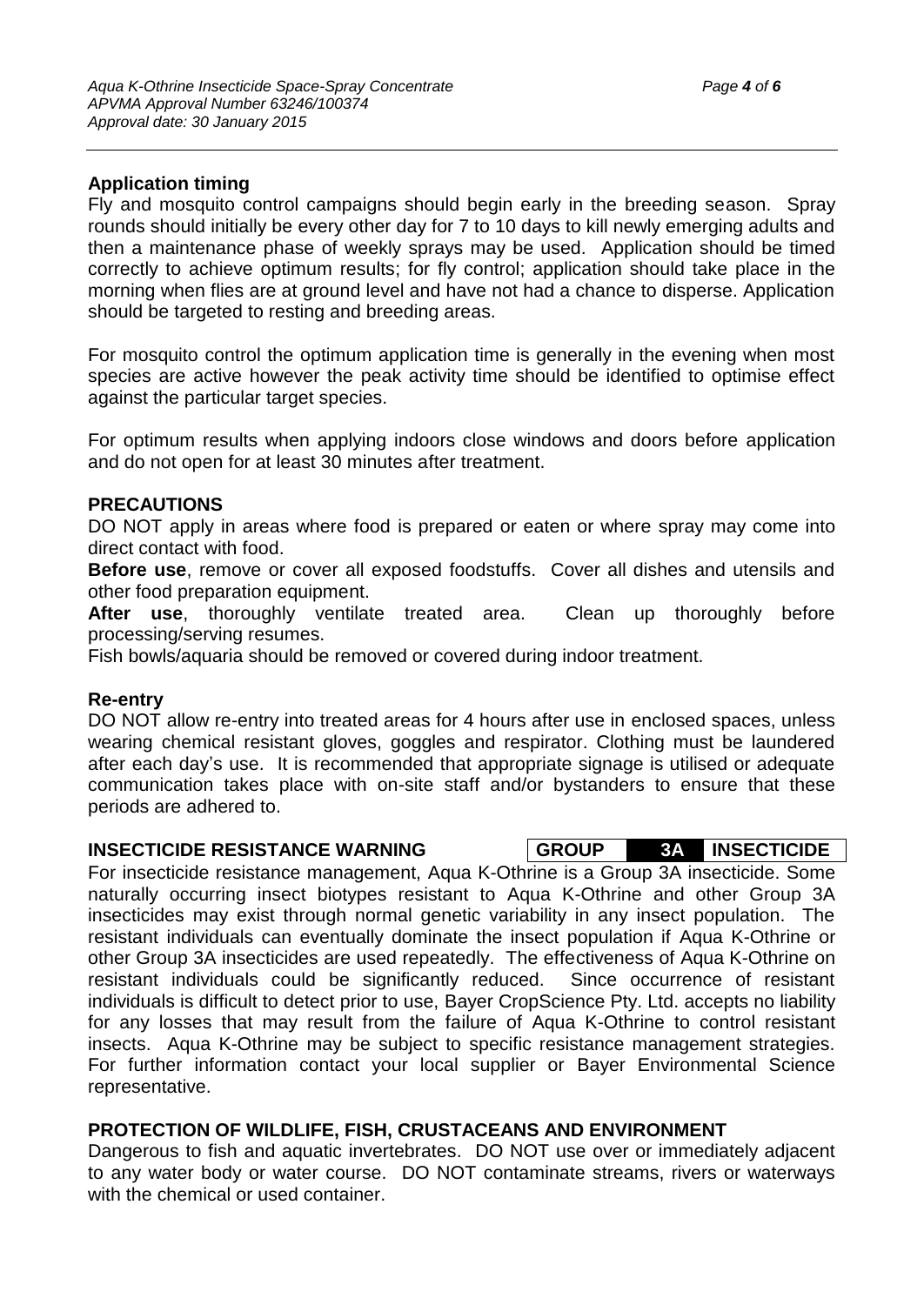## **PROTECTION OF LIVESTOCK**

Dangerous to bees. Will kill bees foraging in the area during application or in hives which are oversprayed or reached by spray drift.

## **STORAGE AND DISPOSAL**

Store in the closed, original container in a cool, well-ventilated area. DO NOT store for prolonged periods in direct sunlight. Triple or preferably pressure rinse containers before disposal. Add rinsings to spray tank. DO NOT dispose of undiluted chemicals on site. If recycling, replace cap and return clean containers to recycler or designated collection point. If not recycling, break, crush, or puncture and deliver empty packaging to an approved waste management facility. If an approved waste management facility is not available, bury the empty packaging 500 mm below the surface in a disposal pit specifically marked and set up for this purpose, clear of waterways, desirable vegetation and tree roots, in compliance with relevant local, state or territory government regulations. DO NOT burn empty containers or product. DO NOT re-use container for any other purpose.

#### **SAFETY DIRECTIONS**

Harmful if swallowed. Will irritate the eyes. Avoid contact with eyes and skin. DO NOT inhale spray mist. Ensure adequate ventilation during use. When opening the container, mixing and loading, preparing spray and using spray wear chemical resistant gloves and face shield of goggles. When using in enclosed areas, wear elbow length chemical resistant gloves and full face-piece respirator. If product in eyes wash it out immediately with water. Avoid re-entry for 4 hours after use in confined spaces. If re-entering wear all protective clothing including respirator. After each day's use, wash gloves, face shield of goggles, contaminated clothing and respirator and if rubber wash with detergent and warm water.

## **FIRST AID**

If poisoning occurs, contact a doctor or Poisons Information Centre (Phone Australia 13 11 26). If swallowed do not induce vomiting, give a glass of water.

#### **SAFETY DATA SHEET**

Additional information is listed in the Safety Data Sheet which is available at www.environmentalscience.bayer.com.au.